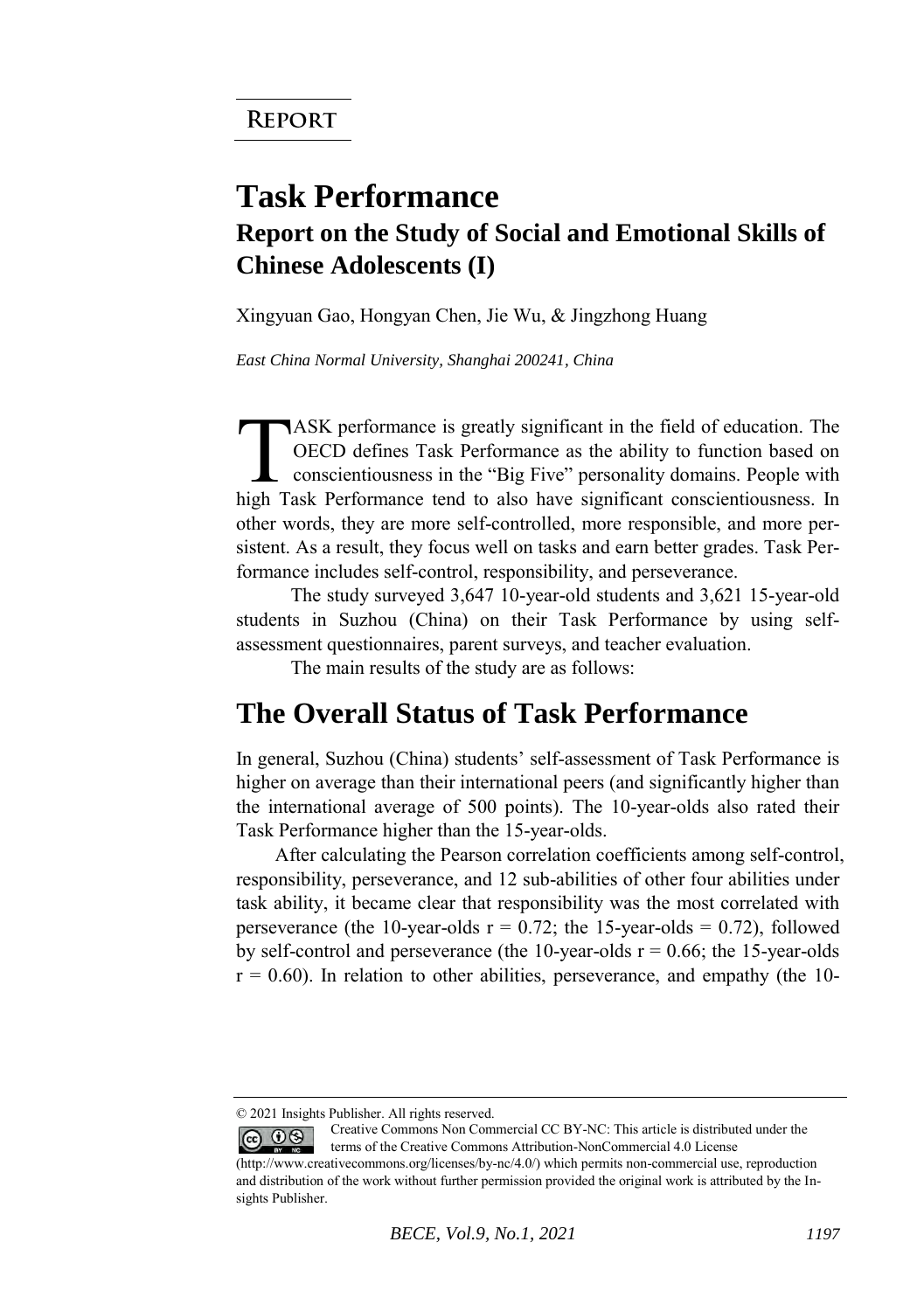year-olds  $r = 0.67$ ), sense of responsibility, perseverance and cooperation ( $r =$ 0.67;  $r = 0.69$ ), perseverance was highly correlated with curiosity (the 10vear-olds  $r = 0.69$ ).

To further explore whether students with high Task Performance also perform well in other abilities, this study further explores whether high-level students in the top 25% of self-control, responsibility, and perseverance can also become the top 25% of high-level students with other abilities. The results showed that, in the 10-year-old group, the proportion of the students with high self-control in the four items of trust, happiness, courage, and vitality was less than 50%. In the 15-year-old group, the proportion of students with high self-control in 10 items of high ability, such as resistance to pressure, optimism, empathy, trust, cooperation, tolerance, creativity, teamwork, determination, and vitality, is less than 50%. In the 10-year-old group, the proportion of students with a high sense of responsibility in the three high abilities (trust, happy group, and courage) is less than 50%. In the 15-yearold group, the proportion of students with a high sense of responsibility scoring high in resistance to pressure, optimism, emotion control, trust, tolerance, creativity, cheerfulness, determination, and vitality, is less than 50%. In the 10-year-old group, the proportion of the students with a high perseverance in trust, teamwork and determination was less than 50%. In the 15-year-old group, the proportion of students with a high perseverance in resisting pressure, tolerance, fun, and determination was less than 50%. Overall, the proportion of students scoring high in different abilities was higher in the 10 year-old group than in the 15-year-old group. The only exception was that the high-grit 15-year-olds had a higher proportion of high conscientiousness than the 10-year-olds.

In terms of the age difference, according to the self-assessment results, the 10-year-olds were more competent than the 15-year-olds in all Task Performances, especially the sense of responsibility. Teacher evaluations showed that 10-year-olds outperformed 15-year-olds in both conscientiousness and perseverance. Parents' evaluations showed that the 15-year-olds outperformed the 10-year-olds in all Task Performances.

In terms of gender difference, the 10-year-old girls were significantly more than boys in self-control ( $p = 0.01$ ), sense of responsibility ( $p \le 0.01$ ) and perseverance ( $p = 0.01$ ). Among the 15-year-olds, boys' self-control ( $P <$ 0.01) and perseverance  $(p < 0.01)$  were significantly higher than girls'. As for effect size, the differences were low, to the extent that even in the 15 year-old group with the highest effect size, the Cohen's SD was only 0.22.

In terms of the difference between urban and rural areas, all students in the central urban schools are significantly more than the rural students in self-control ( $p < 0.01$ ), sense of responsibility ( $p < 0.01$ ), and perseverance (p  $\leq$  0.01). From the perspective of effect size, differences in ability were low, and the highest effect size derived from the sense of responsibility and perseverance in the 10-year-old group (Cohen's  $SD = 0.23$ ).

The research in the educational environments themselves mainly explores the differences between general high school and vocational high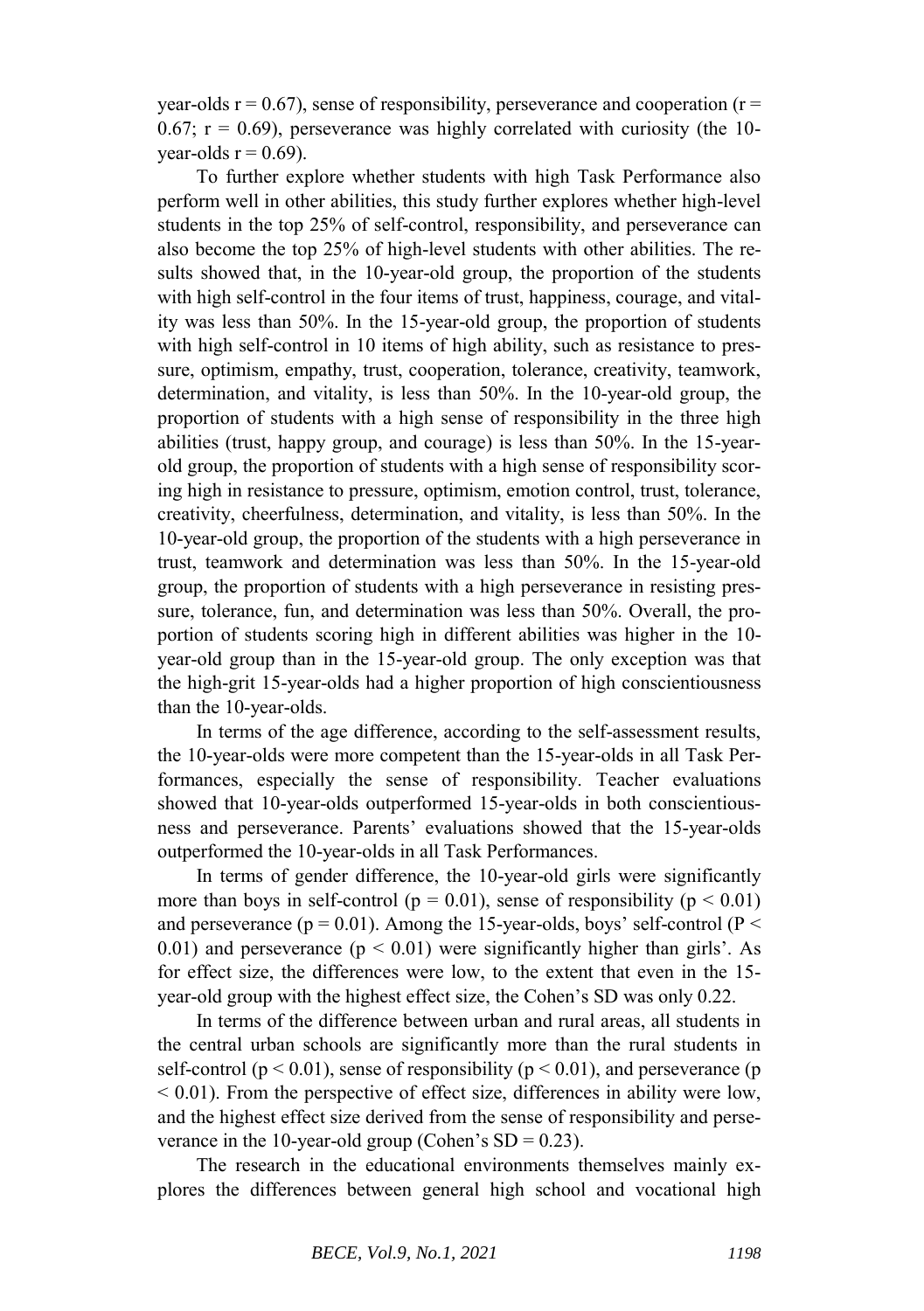school among 15-year-old students. The results show that the boys in ordinary high school have higher self-control than those in vocational high school. In other indicators, there was no significant difference between boys and girls, ordinary high school students, and vocational high school students.

## **Predictive Variable Analysis of Task Performance**

This study selected variables related to student questionnaires and teacher questionnaires so as to form background variables, individual factors, family upbringing, teacher factors, and school factors. It adopted multiple linear regressions to explore five major factors affecting students' Task Performance.

In terms of background variables, the study found that at age 10, Gender (female) (p < 0.01,  $\beta$  = 0.02, 0.05, 0.02), family possession (p < 0.01,  $\beta$  = 0.27, 0.22, 0.27) and family book collection ( $p < 0.01$ ,  $\beta = 0.08$ , 0.12, 0.10) were all positive and significant effects on students' self-control, sense of responsibility and perseverance. Month age had a positive and significant effect on self-control ( $p < 0.01$ ,  $r = 0.02$ ). Home equipment had a negative and significant effect on perseverance ( $p < 0.01$ ,  $\beta = -0.01$ ). In the 15-year-old group, monthly age ( $p < 0.01$ ,  $\beta = 0.03$ , 0.03, 0.02), parental education ( $p <$ 0.01, β = 0.05, 0.03, 0.03), family ownership ( $p < 0.01$ , β = 0.17, 0.14, 0.20), and family book collection ( $p < 0.01$ ,  $\beta = 0.07$ , 0.08, 0.08) positively and significantly affected students' self-control, sense of responsibility and perseverance. Gender (female) ( $p < 0.01$ ,  $\beta = -0.14$ ,  $-0.04$ ,  $-0.12$ ) for all subabilities and home devices ( $p < 0.01$ ,  $\beta = -0.03$ , -0.03) had a negative and significant effect on self-control and perseverance.

In terms of the student variable, the study found that in the 10-year-old group, The individual factors of students included security ( $p < 0.01$ ,  $\beta =$ 0.23, 0.23, 0.29), friendship ( $p < 0.01$ ,  $β = 0.13$ , 0.17, 0.16), friends with good habits (P < 0.01,  $\beta$  = 0.19, 0.20, 0.21), and indoor activity time (p < 0.01, β = 0.02, 0.03, 0.02), outdoor activity time (p < 0.01, β=0.03, 0.07, 0.06) and growth thinking ( $p < 0.01$ ,  $\beta = 0.03$ , 0.05, 0.05) had positive and significant effects on students' self-control, responsibility and perseverance. At the same time, high expectations of friends ( $p < 0.01$ ,  $\beta = -0.01$ , -0.01) had a negative and significant effects on sense of responsibility and perseverance, friendly classmates on perseverance ( $p < 0.01$ ,  $\beta = -0.01$ ), and extensive social relations ( $p < 0.01$ ,  $\beta = -0.02$ ) had negative and significant effects on self-control. Time spent online ( $p < 0.01$ ,  $\beta = -0.04$ ,  $-0.07$ ,  $-0.05$ ) had a negative and significant effect on self-control, responsibility and perseverance. In the 15-year-olds group, the individual factors of students included security (p < 0.01, β = 0.11, 0.20, 0.28), friendship (p < 0.01, β=0.10, 0.14, 0.12), good habit friends (p < 0.01,  $\beta$  = 0.14, 0.13), classmate friendliness (p < 0.01,  $\beta$  = 0.05, 0.05, 0.02), extensive social relationships (p < 0.01, β = 0.04, 0.02, 0.04), indoor activity time ( $p < 0.01$ ,  $\beta = 0.03$ , 0.05, 0.07), outdoor activity time (p < 0.01,  $\beta$  = 0.05, 0.06, 0.07) and growth thinking (p < 0.01,  $\beta$  = 0.09, 0.11, 0.12) had positive and significant effects on students' self-control, re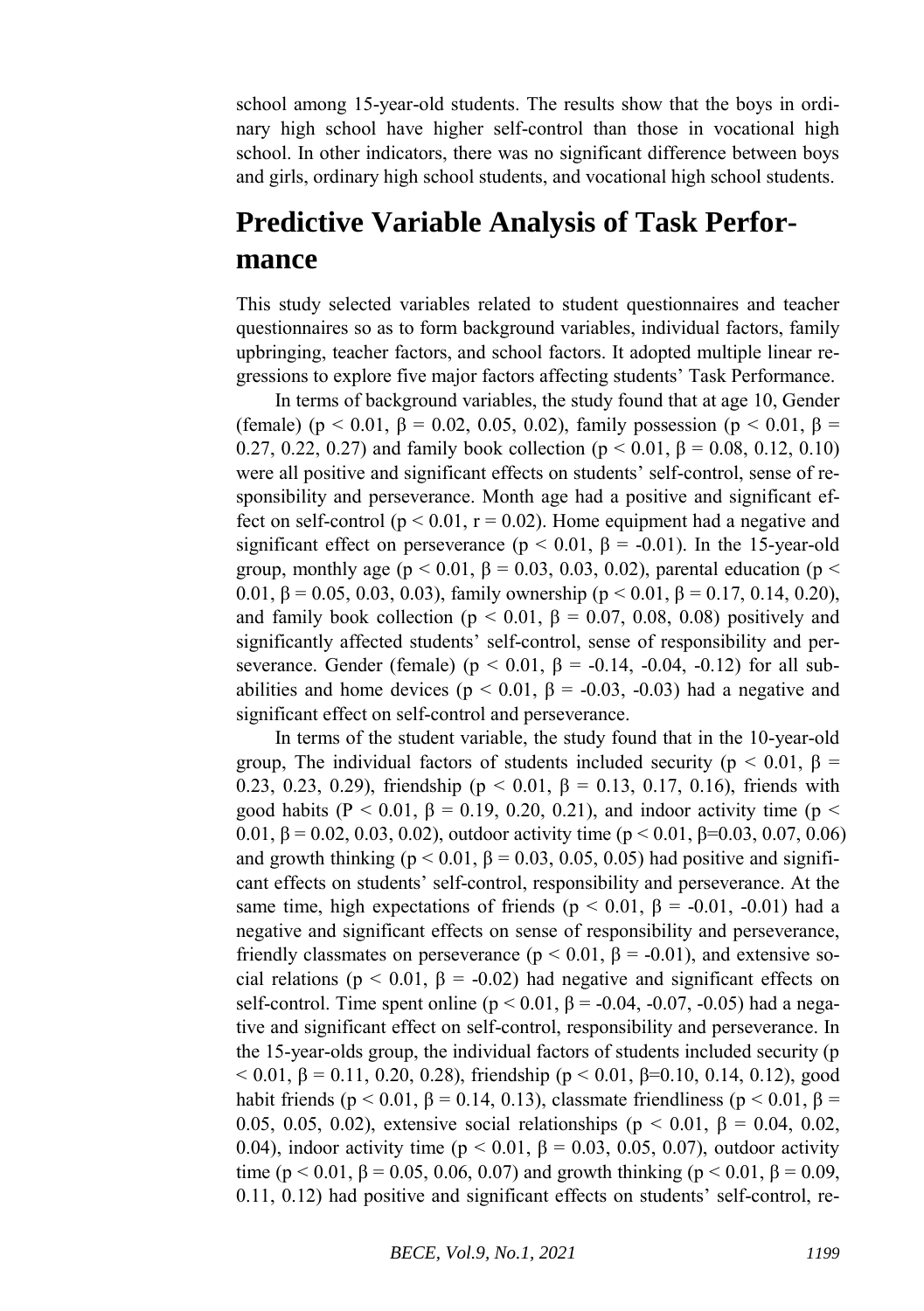sponsibility and perseverance. Comparatively, high expectations of friends (p  $< 0.01$ ,  $\beta = -0.02$ ) had a negative and significant effect on sense of responsibility. Time spent online ( $p \le 0.01$ ,  $\beta = -0.08$ ,  $-0.10$ ,  $-0.13$ ) also had a negative and significant effect on self-control, responsibility and perseverance.

For the teacher variable, in the 10-year-old group, Age of teaching ( $p <$ 0.01, β = 0.04, 0.01, 0.01), educational background ( $p < 0.01$ , β = 0.01, 0.02, 0.03), frequency of participation in social and emotional ability training ( $p <$ 0.01,β=0.05, 0.02, 0.04), and teacher-student relationship (p < .01, β = 0.18, 0.19, 0.20) had positive and significant effects on students' task ability. Among them, the teacher-student relationship had the most positive influence. Teachers' high expectations ( $p < 0.01$ ,  $\beta = 0.04$ , 0.01) had a positive and significant effect on self-control and responsibility, though it did not have a positive effect on perseverance. The chance to participate in training related to social and emotional competence ( $p < 0.01$ ,  $\beta = -0.02$ , -0.02, -0.02) had a negative and significant effect. In the 15-year-old group, the teacher-student relationship ( $p < 0.01$ ,  $\beta = 0.15$ , 0.20, 0.20) had the largest positive and significant influence, while the teacher's teaching age and their training opportunities had no significant influence on any of the sub-abilities. Teacher training frequency ( $p < 0.01$ ,  $\beta = -0.02$ ,  $-0.01$ ,  $-0.01$ ) had a negative and significant effect on all sub-abilities.

In terms of the school variables, in the 10-year-old group, school belonging ( $p < 0.01$ ,  $\beta = 0.26$ , 0.32, 0.33), school cooperation atmosphere ( $p <$ 0.01, β = 0.15, 0.17, 0.17) and off-campus activities ( $p < 0.01$ , β = 0.07, 0.08, 0.11) had positive and significant effects on students' task ability. School belonging had the greatest positive impact. Bullying ( $p < 0.01$ ,  $\beta = -0.03$ ,  $-0.01$ ) had a negative and significant effect on self-control and perseverance. Results among 15-year-olds were similar to those for the 10-year-olds. Among them, school belonging ( $p < 0.01$ ,  $\beta = 0.13$ , 0.27, 0.29) and school cooperation atmosphere ( $p < 0.01$ ,  $\beta = 0.12$ , 0.11, 0.13) had the most positive and significant influences. Additionally, school bullying ( $p < 0.01$ ,  $\beta = -0.09$ , -0.05, -0.05) had a negative and significant effect.

In terms of family variables, in the 10-year-old group, considerate mother (p < 0.01,  $\beta$  = 0.08, 0.12, 0.13), punishment mother (p < 0.01,  $\beta$  = 0.05, 0.05, 0.05), considerate father ( $p < 0.01$ ,  $\beta = 0.12$ , 0.11, 0.14), and high parental expectations ( $p < 0.01$ ,  $\beta = 0.15$ , 0.13, 0.13) positively and significantly affected students' self-control, sense of responsibility and perseverance. Paternity problems ( $p < 0.01$ ,  $\beta = -0.15$ ,  $-0.13$ ,  $-0.15$ ) had a negative and significant effect on all child abilities, while punitive fathers ( $p < 0.01$ ,  $\beta$ )  $= -0.02, -0.02$ ) had a negative and significant effect on conscientiousness and perseverance. In the 15-year-old group, considerate mothers ( $p < 0.01$ ,  $\beta =$ 0.09, 0.10, 0.09), considerate ( $p < 0.01$ ,  $β = 0.10$ , 0.13, 0.14), punishment fathers ( $p < 0.01$ ,  $\beta = 0.03$ , 0.07, 0.07), and high parental expectations ( $p <$ 0.01,  $\beta$  = 0.09, 0.11, 0.12) positively and significantly affected students' selfcontrol, as well as their sense of responsibility and perseverance. Parent-child problems ( $p < 0.01$ ,  $\beta = -0.12$ ,  $-0.16$ ,  $-0.22$ ) had a certain negative and significant impact on self-control, sense of responsibility, and perseverance, while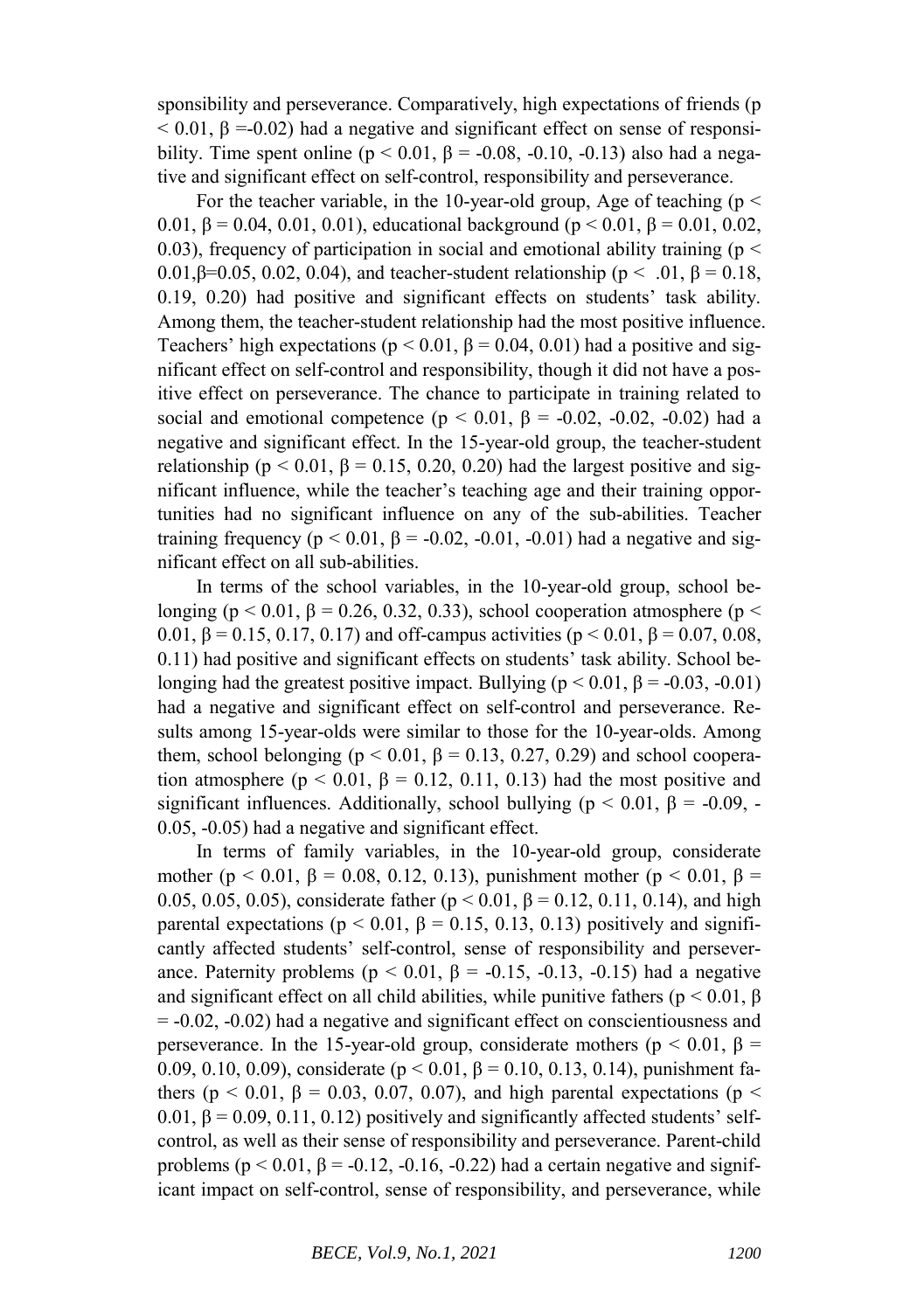punitive mothers ( $p < 0.01$ ,  $\beta = -0.03$ ,  $-0.02$ ,  $0.02$ ) had a negative and significant impact on self-control and sense of responsibility, but they positively and significantly affected perseverance.

## **Task Performance and Life**

This study further used multiple linear regression to explore how students' Task Performance affects students' academic achievement and educational expectations, global consciousness, social relationships (whether they are close to family, close to others), health, quality of life (happiness, satisfaction, test anxiety) and other life outcomes.

In the categories of achievement and educational expectations, in the 10-year-old group, self-control and sense of responsibility positively and significantly affect students' expectations of Chinese, Mathematics, Art, and Education. Perseverance also has a positive and significant effect on Mathematics, Art, and Educational expectations, but the positive effect on Chinese achievement is insignificant. The results for the 15-year-olds were inconsistent with those for the 10-year-olds. Self-control has a positive and significant effect on achievement in Chinese and educational expectation but has an insignificant negative effect on one's achievement in Mathematics. It also has a negative and significant effect on Art. Responsibility had a positive and significant effect on a student's achievement in Art, but an insignificant negative effect on Math and Language achievement. It had an insignificant though positive effect on Educational expectations.

In terms of global consciousness, the three sub-abilities of Task Performance had positive and significant effects on global consciousness in both 10-year-old and 15-year-old groups. Among them, self-control has the greatest influence.

In terms of test anxiety, in the 10-year-old group, self-control, sense of responsibility and perseverance has positive and significant effects on students' happiness and satisfaction. They have negative and significant effects on test anxiety. In other words, it seems that high task ability improves students' satisfaction and happiness but also relieves their test anxiety. There is a difference in the influence of self-control between the 15-year-old and 10 year-old groups. Self-control has a negative and significant effect on the happiness of the 15-year-old group, and a positive and significant effect on test anxiety, but no significant effect on satisfaction.

In terms of social relationships, in the 10-year-old group, Task Performance has a positive and significant impact on closeness to family members and others. Of these, perseverance has the greatest influence. The situation differed somewhat in the 15-year-olds group. Although the sense of responsibility, and perseverance had a positive and significant effect on closeness to family and other people, self-control had a negative and significant effect.

Encouraging adolescents to develop good Task Performance, according to the evidence, plays an extremely important role in the formation and development of students' self-control, sense of responsibility and perseverance.